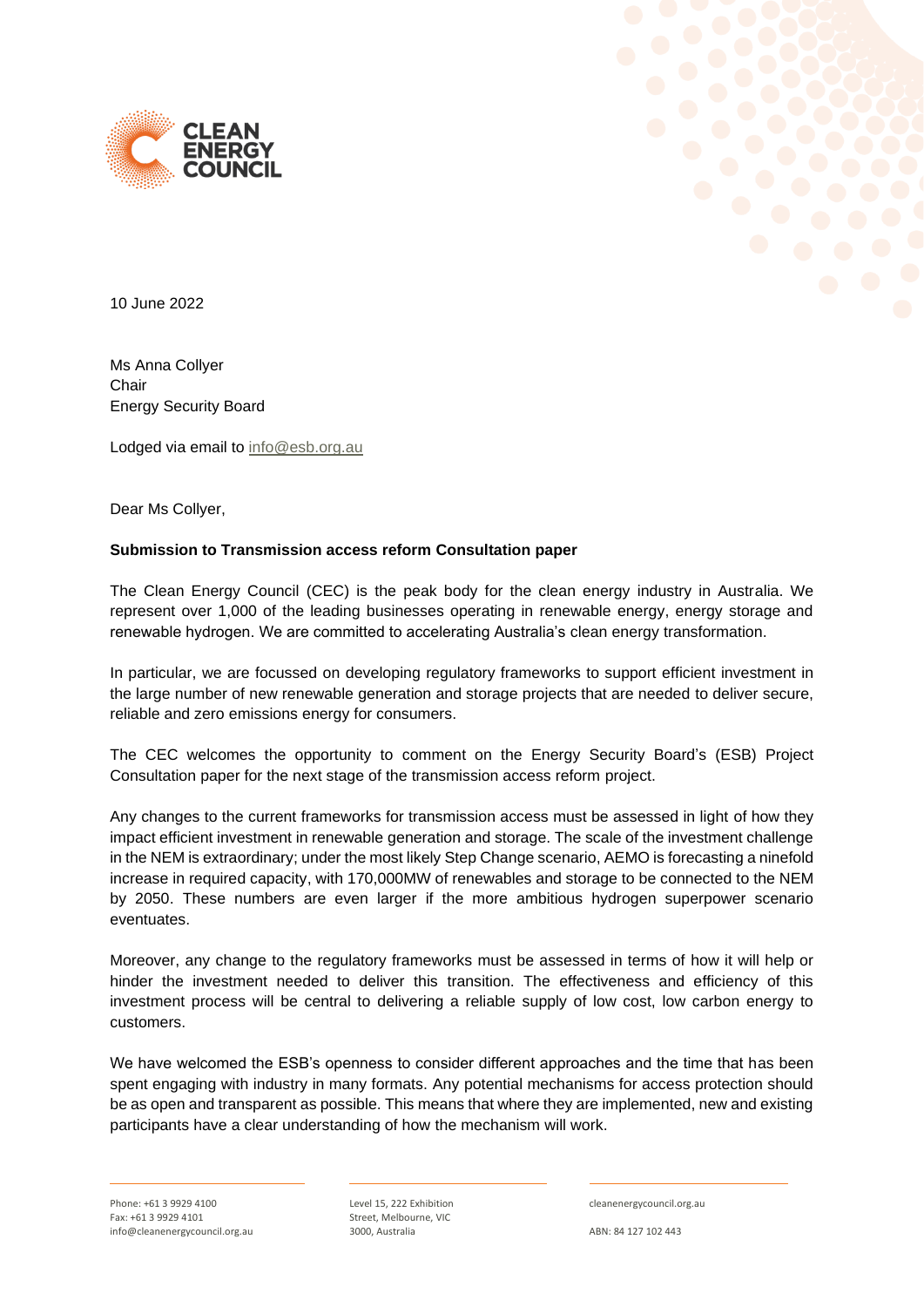Our submission, including this cover letter and subsequent supporting documents, sets out our thinking as follows:

- The dual challenge of access reform being requirements in operational and investment timescale - requires a hybrid methodology whereby multiple models provide complementarity to provide clear market signals and congestion relief.
- The Modified Congestion Relief Market (CRM), which has built on the CRM model as originally proposed by Edify Energy, is the preferred model to enhance operational efficiencies and create additional revenue streams for generators to trade behind a constraint. The CEC led further development of this model has found that the Energy and CRM markets can be co-optimised as a single pass in NEMDE.
- In the investment timescale, an enhanced information approach should be taken to promote standardisation and consistency in flows of information between generators, transmission network service providers (TNSPs) and AEMO. This will allow high calibre information to be fed into the planning processes to deliver more efficient investment outcomes and market signals.
- The congestion management market (CMM) with universal rebates is likely to hinder efficient investment in renewables and storage and is not supported by the CEC. It creates material uncertainty for new investors and will prevent overall efficient investment in the power system. We consider these fundamental problems cannot be addressed through reforms to this model.
- Of all four models put forward for further development by the ESB, and including the Modified CRM, no model has been sufficiently developed to a point that the CEC can confidently see how it will be implemented and what impact they will have on the market. Further work is still required, and we would urge ample consideration for further development.

## **Operational access approach**

As the ESB are aware, the CEC see great potential in the CRM and has sought to further develop this model with support of external consultants. The key priority of this work has been to determine if this model can be feasibly implemented alongside the energy market – which has been demonstrated in this submission.

The CRM supports better operational outcomes, both in terms of use of the network as well as of existing generation and storage assets. Coordinating generation and charging behaviours means the CRM can facilitate better overall use of these assets to supply energy to consumers over time, increasing the efficiency of network assets. For example, it would incentivise a battery to coordinate and consume excess energy produced by a solar generator when a constraint is binding, rather than competing against the generator to export power over the network to the RRN. This energy can then be exported to the network in the evening, when the solar generator is not operating, driving more efficient overall utilisation of the network.

At its core, the CRM model is preferable to the CMM because it is a market-based approach. Like all efficient markets, it allocates specific risks to those parties who can most appropriately bear it. Unlike the CMM, it provides investors with a choice as to whether or not they participate in the parallel congestion relief market. It also offers transparent and predictable price discovery – a critical characteristic that is missing from the CMM – which is central to efficient investment.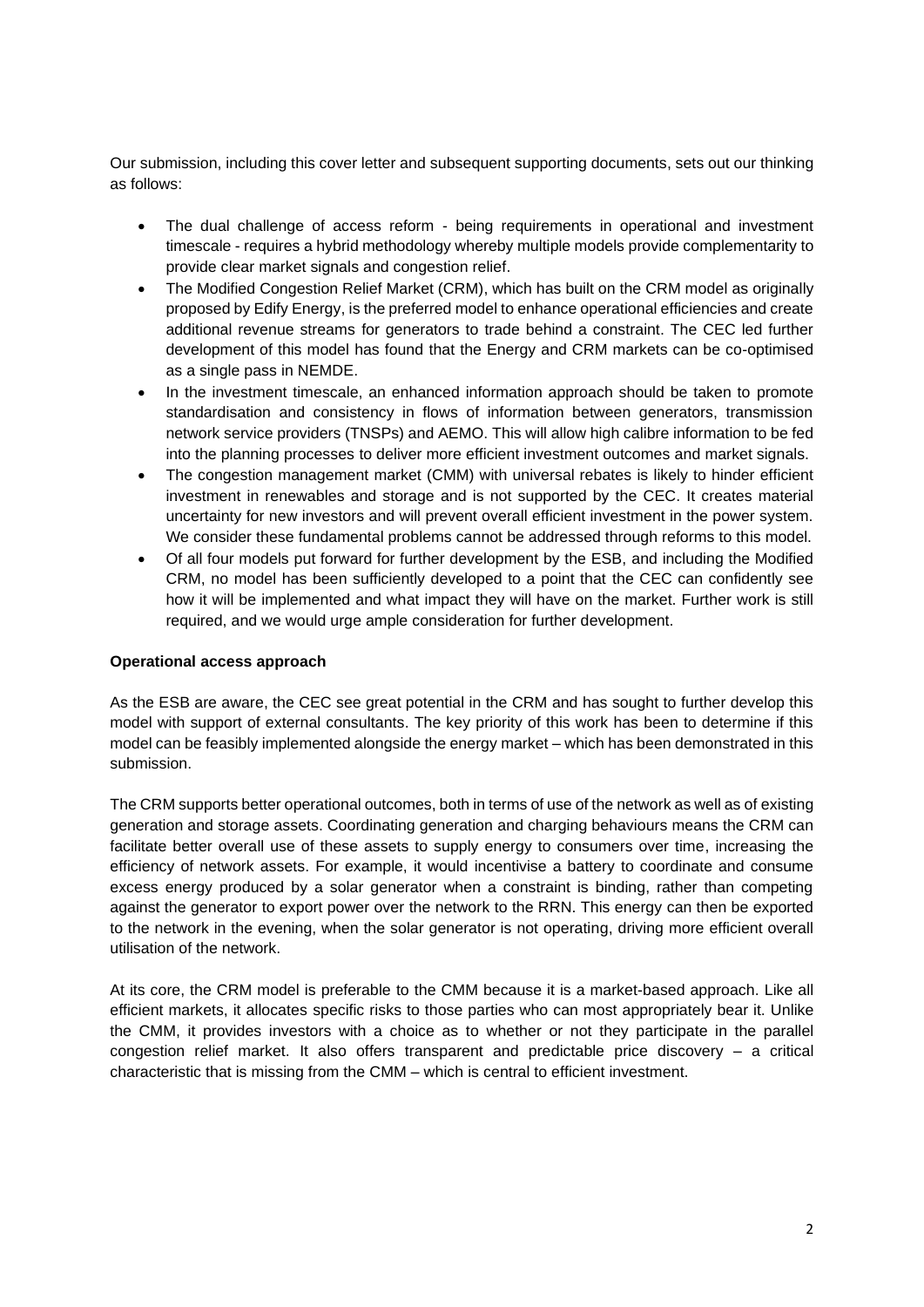In its current formulation, the CMM remains a significantly inferior model to the CRM. The CEC does not support it and does not consider that tweaks to the CMM (such as through changing rebate allocation mechanisms) will change our view of this.

To be clear, the CMM, or any other form of centralised, non-market, regulatory locational marginal price (LMP), is *not equivalent to the CRM*, and will not be accepted by the CEC as a substitute as this will hinder efficient investment. The CEC see this as adding unnecessary unpredictability and volatility into an already constrained and complex market. By fundamentally weakening the dynamism and openness of the National Electricity Market, the CMM will stymie investment and ultimately drive-up costs for consumers.

## **Investment access approach**

Current regulatory uncertainty and lengthy project timelines can create difficulty in generating clear market signals for investors that are aligned with planning decisions being made by TNSPs. The CEC believes there are information gaps which must be addressed in order to resolve this, which would improve proponents' ability to undertake early modelling and higher-calibre due diligence. This would promote timely and efficient investment.

This underpins our proposal for enhanced information sharing in response to the investment access timescale. Improved information flows in the network planning and development process will enable efficient risk allocation between TNSPs and generators and storage proponents. Better coordination of existing regulatory processes can also be used to deliver more efficient transmission investment.

The flow of information processes and planning from TNSPs will lead to better information to support the Integrated System Plan (ISP), coordination of system strength and REZ frameworks, and provide clear network modelling for new generators to understand investment opportunities. This will generate the availability for more robust modelling and information for private investors. In turn, this will enable generators to complete increased due diligence to avoid potential congestion on both themselves and their neighbours, support standardised development of information for incremental augmentations, and de-risk large scale transmission investment through clearer investment signals.

We would caution the ESB from further overcomplicating an already complicated system by introduction of an investment timescale mechanism which overlooks the existing capabilities of the energy market and its stakeholders. There is good opportunity to harness existing regulatory processes to streamline and increase transparency and generate efficient transmission investment.

In support of the above, the CEC have prepared the following supporting documents:

- **1. CEC Submission on Access reform:** This is the primary document outlining the CEC response to the latest ESB Consultation paper on Transmission access reform. It details our positions on preferred models in the operational and investment timescale.
- **2. Modified CRM Model report:** Prepared by an external consultant (MarketWise Solutions), this report details how the CRM could improve operational outcomes by creating economic incentives for market participants to act in ways that relieve constraints in the NEM. It also comprises of examples as developed through use of the CRM Demonstration Model (documents 3 and 4).